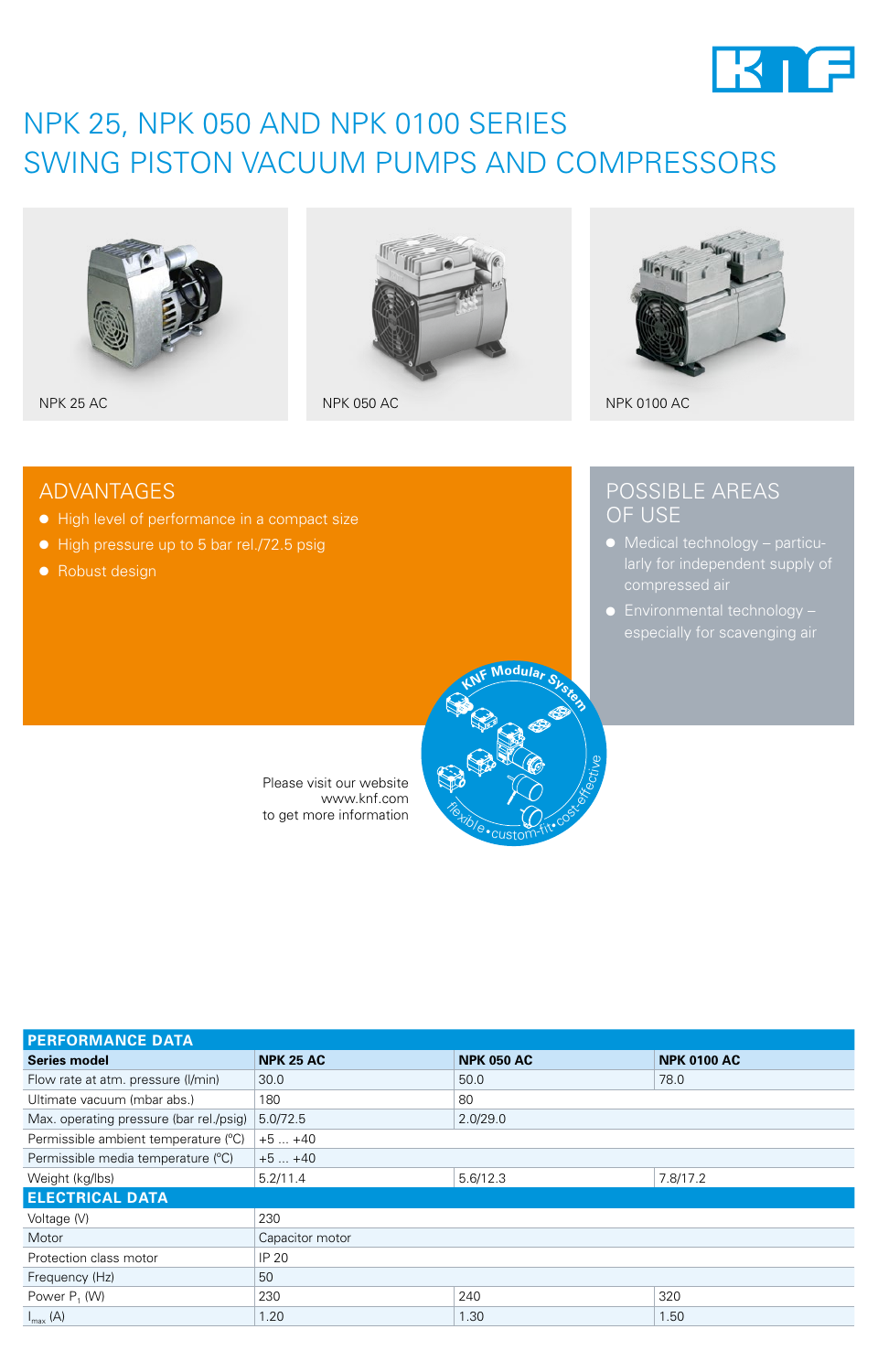## NPK 25 AC

| <b>I PERFORMANCE DATA</b> |                                                |                                                 |                                          |
|---------------------------|------------------------------------------------|-------------------------------------------------|------------------------------------------|
| <b>Series model</b>       | Flow rate at<br>atm. pressure<br>$(1/min)^{1}$ | Max. operat-<br>ing pressure<br>(bar rel./psig) | <b>Ultimate</b><br>vacuum<br>(mbar abs.) |
| <b>NPK 25 AC</b>          | 30 Q                                           | 5.0/72.5                                        | 180                                      |

### 1) Liter at STP



### **NPK 25 AC**

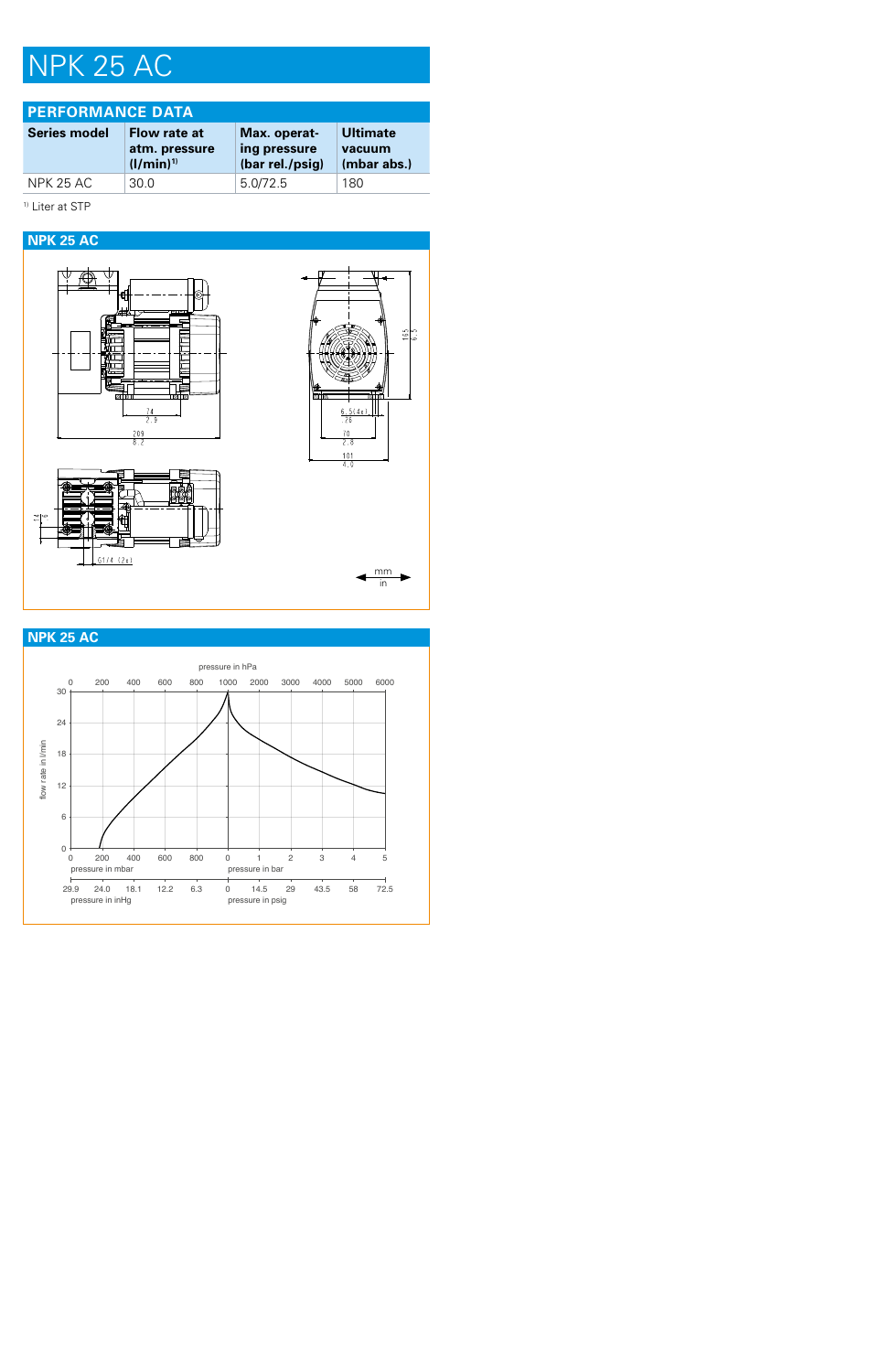| <b>PERFORMANCE DATA</b>    |                                                |                                                 |                                          |
|----------------------------|------------------------------------------------|-------------------------------------------------|------------------------------------------|
| <b>Series model</b>        | Flow rate at<br>atm. pressure<br>$(I/min)^{1}$ | Max. operat-<br>ing pressure<br>(bar rel./psig) | <b>Ultimate</b><br>vacuum<br>(mbar abs.) |
| <b>NPK 050 AC</b>          | 50.0                                           | 2.0/29.0                                        | 80                                       |
| <sup>1)</sup> Liter at STP |                                                |                                                 |                                          |

٣ū

 $\frac{13}{5}$ 

 $\frac{171}{6.7}$ 

 $61/4(2x)$ 

# NPK 050 AC NPK 0100 AC

| <b>PERFORMANCE DATA</b> |                                                |                                                 |                                          |
|-------------------------|------------------------------------------------|-------------------------------------------------|------------------------------------------|
| Series model            | Flow rate at<br>atm. pressure<br>$(1/min)^{1}$ | Max. operat-<br>ing pressure<br>(bar rel./psig) | <b>Ultimate</b><br>vacuum<br>(mbar abs.) |
| NPK 0100 AC             | 78 O                                           | 2.0/29.0                                        | 80                                       |

<sup>1)</sup> Liter at STP

### **NPK 050 AC NPK 0100 AC**



### **NPK 050 AC NPK 0100 AC**

mm in

血血素素

छाँद

**- 1111** 

 $\frac{\emptyset 5.5(4x)}{22}$ 

 $\frac{116}{4.6}$ 

 $\frac{139}{5.5}$